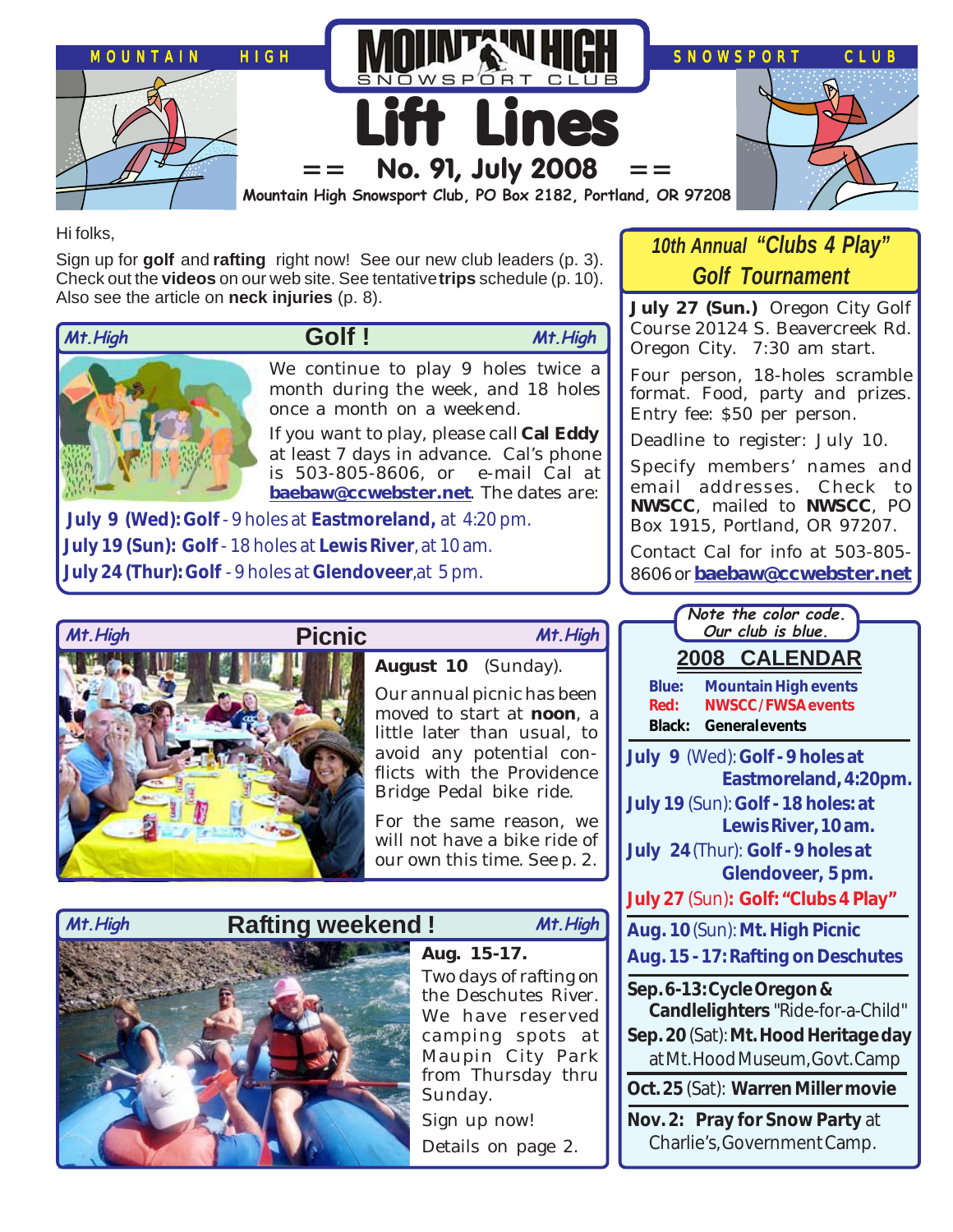### *MOUNTAIN HIGH* **Upcoming events** *SNOWSPORT CLUB*

page 2 Lift Lines 91, July 2008

## **Picnic**



**August 10, (Sunday).** 12:00 (noon) - whenever.

Place: **Sellwood Park,** Picnic area A

The picnic is in Sellwood Park, and we have the ball-park reserved for a game of softball from noon to 1:00 pm.

The optional bike ride which normally precedes the picnic will not happen this year, because of possible conflicts with the Providence Bridge Pedal 2008 bicycle event. For the

same reason, to avoid any possible conflicts, we have moved the start of the picnic to noon.

Since the ball-field has already been reserved from 12:00 to 1:00 pm, we'll start off with some fotball, and then start the food around 1:00 pm.

12 (noon) - 1 pm -- Softball

1:00 pm -- Food will be served.

A variety of specialty gourmet sausages will be provided by the club, but it's mostly a potluck. So, bring something.

**Directions:** (Click here for a **[map](http://www.mthigh.org/Events/Sellwood-Park-map.jpg)** on our web site.)

Immediately after crossing the Sellwood bridge (if coming from

the west), turn left onto 6th Ave., and immediately start looking for parking spot. Enter the park on foot by following SE Grand Avenue (from the south), and follow the path for abt. 100 yards. Look for our picnic area on the left side of the path. Check the map above. "Not being able to find us" is not a valid excuse!!! Be there!



# **Mt. High Beschutes River Raft Weekend**

**Aug 15-17, 2008**.

This has become an annual tradition for our club. A weekend of rafting and frolicking in the sun on the Deschutes River at Maupin, Oregon. Starting at noon on Friday.

#### **Contact Gordy: 503-804-8363 or [GordyLusk@hotmail.](mailto:gordylusk@hotmail.com)**

Reservation & payment must be received by July 15. (or don't show up). Cancelation Date is August 1st.

# **Trip includes:**

**Camping:** Thursday, Friday and Saturday night in Maupin City Park. Camp sites, near bathroom in main park. RV

space available for an additional \$20.00 a night.

**Rafting:** (Row, Paddle or just ride) Friday and Saturday. Starting at noon on Friday. We'll provide the rafts.

**Saturday night diner:** Chicken and ribs provided by Mt. High. For other times, bring your own food.

**Camp, raft, dinner** = **\$85.00 pp,** (Non-members \$100.00) To sign up, please use the Dough Transmittal form, page 11 or print the form from our web site. See the **[Forms](http://www.mthigh.org/Forms.htm)** page.

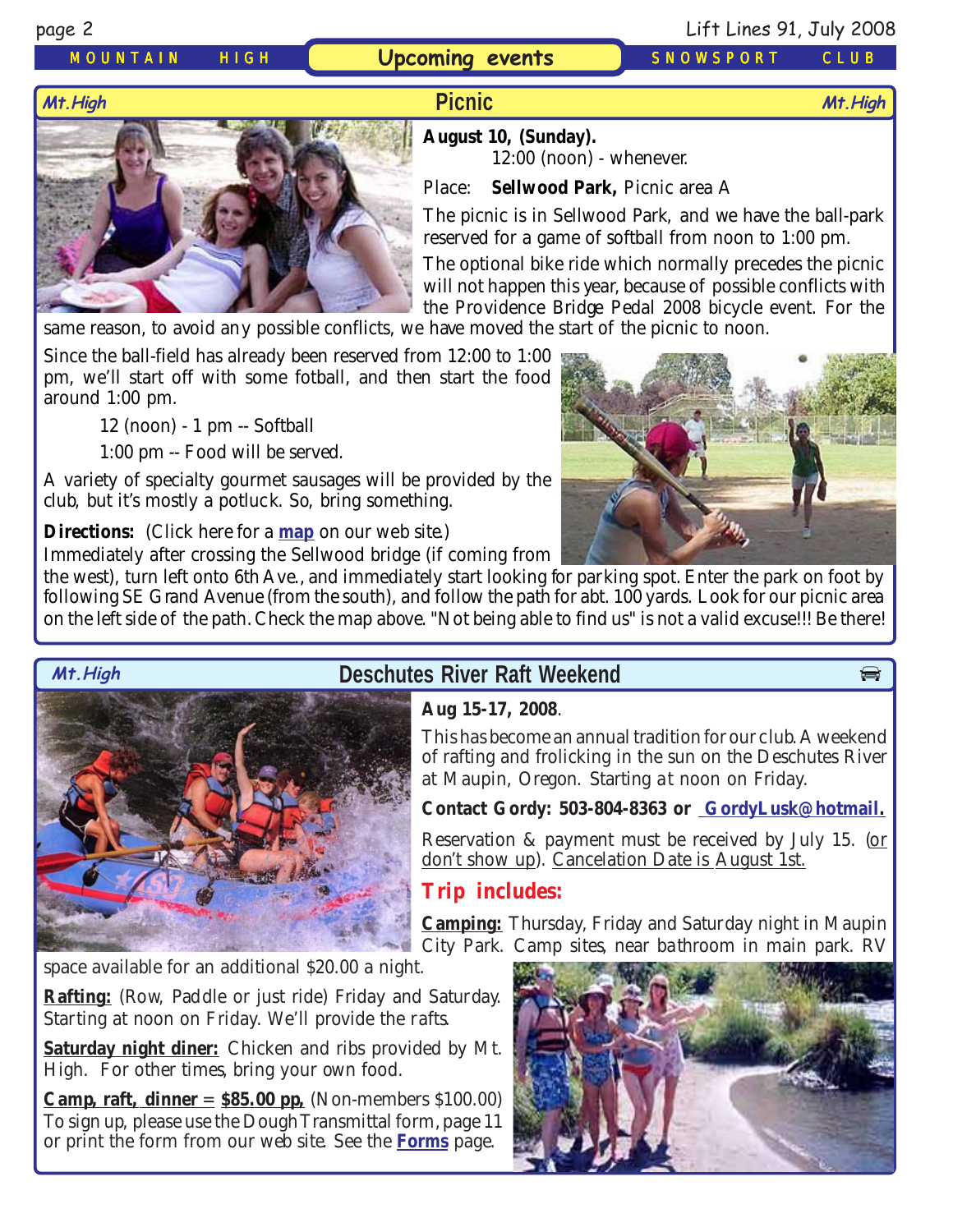#### Lift Lines 91, July 2008 page 3

#### *MOUNTAIN HIGH*

**Our club's leaders** *SNOWSPORT CLUB*

## **New Board**

*At the Pizza Party on June 19, 2008, we held club elections, and elected the following 4 people to the Board.*



**President:** Terry White



**Vice-President:** Gordon Lusk



**Secretary:** Diane Zhitlovsky



**Treasurer:** Sandi Dykstra

*In addition to the above, here are a few more of the more active members of our club. This is not a complete list. For more photos of our club leaders, see the Contacts page on our web site, <i>[www.mthigh.org/Contacts.htm](http://www.mthigh.org/Contacts.htm).* 



**Newsletter:** Emilio Trampuz



**Membership:** Elaine Bock

# **Outgoing Board Members**

*A big Thanks to the three Board members who served the club for the past few years. During that time, the club has grown in a steady and healthy way, and is now stronger and better off than it was when they first stepped in.*



**NWSCC Rep.:** Debbi Kor



**Trips:** Linda McGavin



**ex-President:** Gary Stevenson



**Racing :** Bruce Ellison



**Trips:** Janice Jessen



**ex-Secretary:** Sue Bennett



**Golf :** Cal Eddy



**Hikes:** Elisabeth Fontaine



**ex-Treasurer:** Kurt Krueger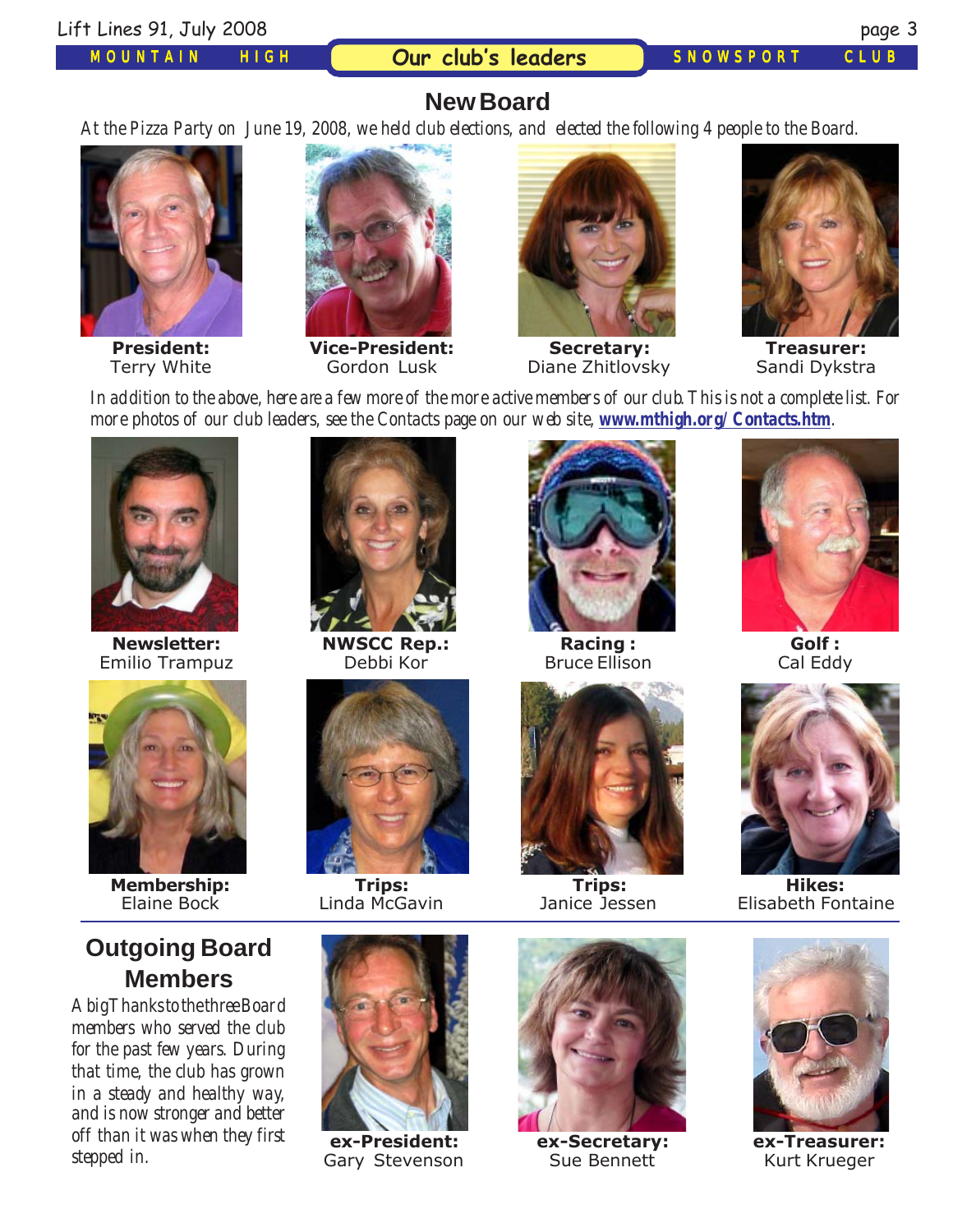*MOUNTAIN HIGH SNOWSPORT CLUB* **Recent events**

## **Mt. High Pizza Party**

About 50 people attended the Pizza Party, June 19th. That's less than a quarter of the whole club, but it was perfect, because if any more people had come, it would have been hard to find a seat. The pizza was good, and they kept bringing in another batch every 15 minutes or so.



At least a couple of new faces showed up. Elaine, in her new role as Membership coordinator did her best to make them feel welcome.

Emilio showed a short 6-minute video summarizing new developments during the past season. Later, the longer, 20 minute video slide show about the Tahoe trip was a bit too long to hold everyone's interest.



A number of announcements were made. Mary Olhausen (outgoing President of the NWSCC) presented Gary Stevenson with a permanent

record of all the Council's Men of the Year, with his name added to it.



We rejoiced in the 3 awards our club received at the Far West Ski Assoc. Convention, June 5 - 8, for Outstanding club, best newsletter, and best web site in the AAA category

(clubs with 200 - 324 members).

Cal Eddy was congratualted on a very good golf program, and he promised us more (see page 1).

Gordy (who was elected vice-president) reminded us to register for the upcoming Rafting trip. Over 20 people are already signed up.

David, Fred, Sandi, Barbara, Terry, and Larry.



Gary Stevenson made a moving farewell speech, thanking all the other outgoing Board members (Kurt as Treasurer, and Sue as Secretary) for their contribution to the club. And finally, the newly elected Board was introduced. See page 3.

Oh, yeah! Did we say the pizza was excellent? Look, it's all gone! Just empty plates and lots of smiles!



And here's Debbi, holding our ballot box, where we counted both the election votes as well as the replies to

the questionnaire about upcoming trip destinations.

Schweitzer Mountain won. See the next page for the results of that, as well as an earlier questionnaire from our bus trips.

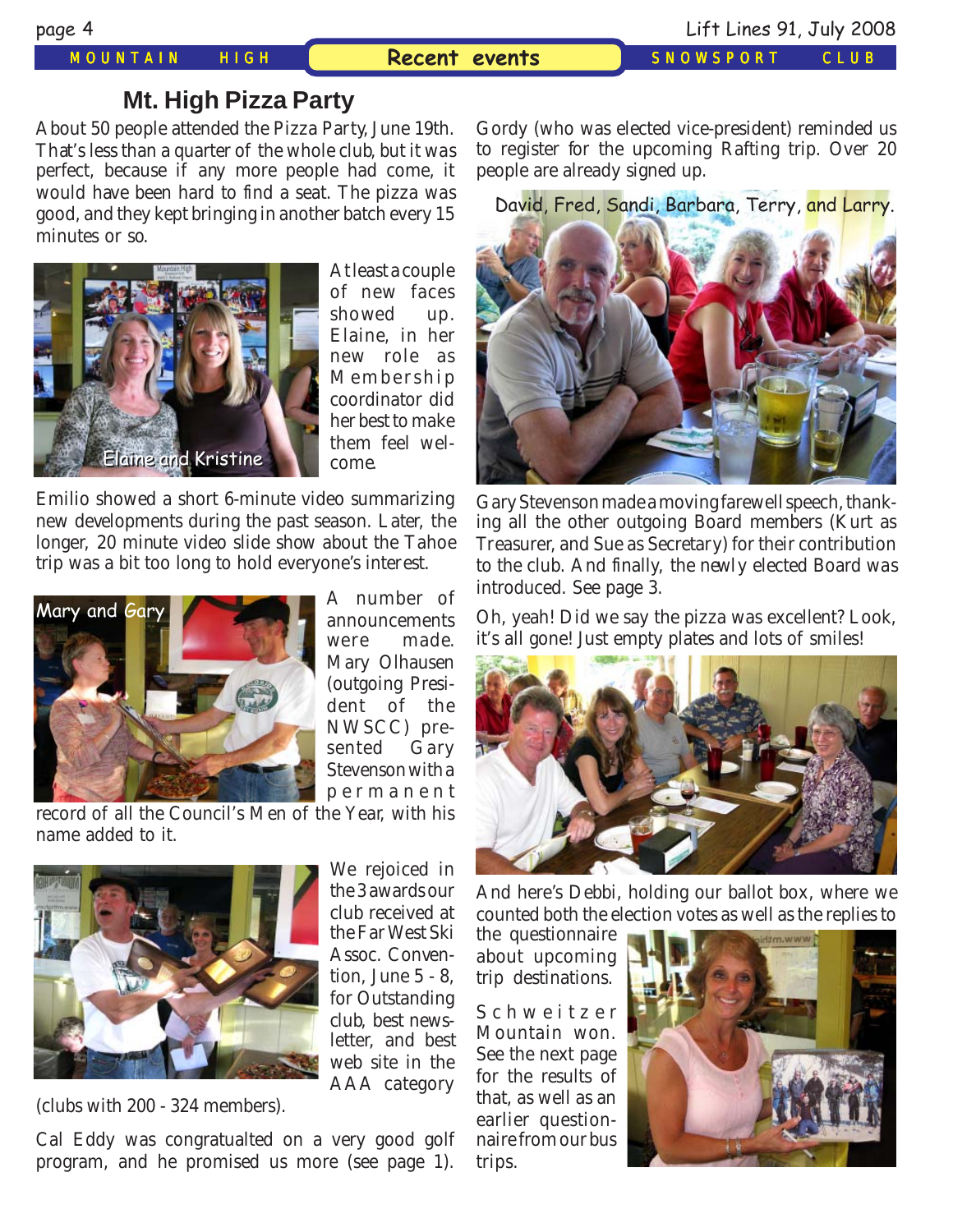| Lift Lines 91, July 2008                                                                                                                                                                 |                                                                                                                  |                                          | page 5             |  |  |
|------------------------------------------------------------------------------------------------------------------------------------------------------------------------------------------|------------------------------------------------------------------------------------------------------------------|------------------------------------------|--------------------|--|--|
| <b>MOUNTAIN</b><br>HIGH                                                                                                                                                                  | <b>Upcoming trips</b>                                                                                            | SNOWSPORT                                | CLUB               |  |  |
| <b>TRIP DESTINATIONS POLL</b><br>At the Pizza Party, Debbi Kor distributed a<br>questionnaire about possible future club<br>trips. The 5 proposed destinations were<br>rated as follows: | 1. Big Mountain, MT<br>2. Fernie/Kimberley BC<br>3. Schweitzer Mt., ID<br>4. Keystone, CO<br>5. Jackson Hole, WY | 8 votes<br>9 votes<br>9 votes<br>9 votes | 13 votes <= WINNER |  |  |
| Eutura Ski Trin Draforancas                                                                                                                                                              |                                                                                                                  |                                          |                    |  |  |

# **Future Ski Trip Preferences**

Questionnaire from our bus trips, with Schweitzer Mt. options in mind.

#### **1. Would you go on a 3-day trip if it wasn't on the 3-day Presidents' Day weekend?**

| YES:   | 37 people | -- WOW! Surpising! |
|--------|-----------|--------------------|
| MAYBE: | 9 people  |                    |
| NO:    | 0 people  |                    |

#### **2. How important is it to you that we use as few working days as possible on a ski trip?**

NOT IMPORTANT AT ALL: 26 people **-- WOW! Surpising!** NOT TOO MUCH: VERY IMPORTANT: 9 people **-- We hear you. We'll take as few work days as possible.**

3. A **Schweitzer Mountain** trip would be a perfect ski vacation, with ski-in/ski-out access in an on-mountain village. Lots of blue cruising terrain, but even more options for advanced powder skiers. But, it would be a bit more expensive. At group rates, it would cost approximately \$110 per day (for lodging and lift tickets). Transportation costs would be extra. **Would you be interested in such a trip?**

| YES:   | 42 people |                               |
|--------|-----------|-------------------------------|
| MAYBE: | 1 person  | It's practically UNANIMOUS!!! |
| NO:    | 0 people  |                               |

#### **3. For a Schweitzer Mt. trip, would you prefer to:**

- a) FLY (even though more expensive) ....... 20 people **THE BUS WINS, BUT WE'LL TRY**
- b) GO BY BUS (abt. 7 or 8 hours drive) ..... 28 people **TO PROVIDE A FLYING OPTION TOO.**
- c) GO BY CAR (with possible optional carpooling): 2 people + 3 said it would be their 2nd choice.

#### **4. If we fly to Spokane for a Schweitzer trip, and stay at Schweitzer (ski-in/ski out), would you prefer:**

- a) A 3- day trip ..... 17 people
	- b) A 4-day trip ...... 23 people **-- 4-DAY TRIP SEEMS TO BE PREFERRED**
- c) A 5-day trip ...... 10 people

### **5. If we take a bus to Schweitzer Mt., would you prefer to:**

- a) Stay at Schweitzer for the whole trip ....... 14 people. **MOST WANT ONE MORE SKI AREA.**
- b) Split our time between Schweitzer and another 1 or 2 ski areas ... 25 people.

### **6. If we take a bus AND combine ski areas, which would you prefer:**

- a) Schweitzer and 49 Degrees North ..... 22 people **-- 49º NORTH is FAVORED**
- b) Schweitzer and Silver Mountain ....... 10 people
- c) Schweitzer, 49º North, and Silver Mt... 12 people **-- 12 people want to do it all!**
- d) Do not combine anything. No bus. .... 1 person.

So, it seems the majority wants a trip to Schweitzer (It's unanimous). A 4-day trip is the best option. And most chose an extra day at **49 Degrees North** (22 people, plus 12 people who want to visit all 3 ski areas).

Three more comments were written in by hand, and we appreciate hearing it:

- a) Mary Lee wrote: "Thursday, Friday and the weekend would work the best."
- b) Patty & Gerry wrote: "We can't go in the middle part of February".
- c) Tom (probably Arnold) wrote: "We could leave late, and sleep on the bus. Thus save a night in a hotel."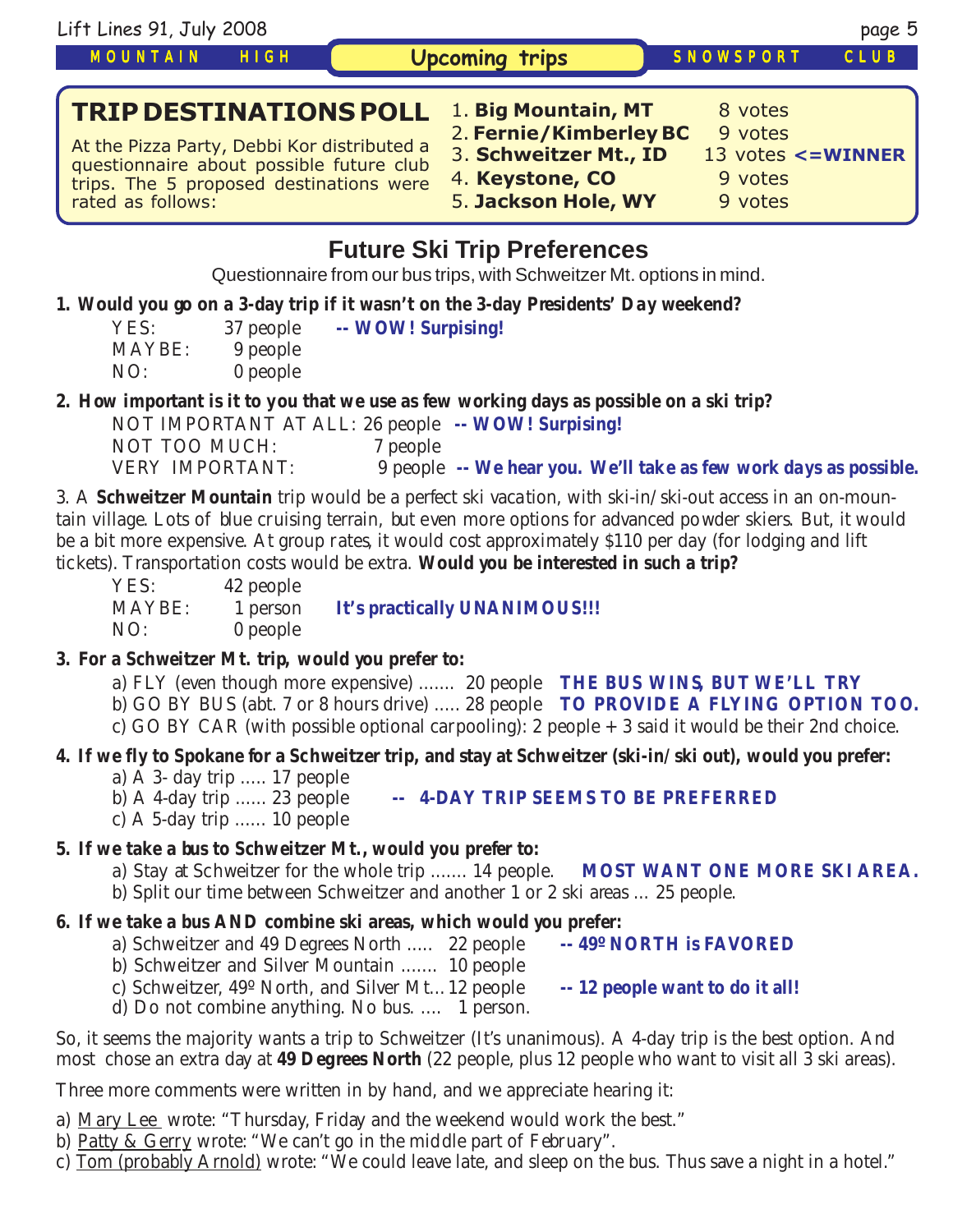### *MOUNTAIN HIGH* **NWSCC - new officers** *SNOWSPORT CLUB*

# **NWSCC President: Sheri Parshall**



**Sheri Parshall** has just been elected President of the NW Ski Club Council, taking Mary Olhausen's place at the helm.

Does Sheri look familiar? You might know her from any of the following activities:

1. **Vice-presiden**t of the Skiyente Ski Club.

2. **Chief organizer** of the Far

West Ski Association Convention in Bellevue, 2008.

3. **Far West Woman of the Year**(see last month's issue.)

4. **PACRAT racer** extraordinaire for many, many years.

5. **Mt. Hood Museum** volunteer and promoter.

Some of you may remember that Sheri was NWSCC President a few years ago, so - in a way - this is her second term.

Among her goals for the near future of the NWSCC, Sheri would like to get more people involved, get more clubs to participate in Council activities, bring more guest speakers, work on preserving the clubs' and Council's history, have more parties, and bring back the Bachelor Blitz (for Bachelor's 50th anniversary this coming season). Stay tuned for more info on that.



# **NWSCC Treasurer: David Schor**



**David Schor** has been elected Treasurer of the NW Ski Club Council.

Does he look familiar? Or his name ring a bell? It should.

David was one of the few who managed to visit all of Oregon's ski areas when the

Council first ran the Ski Oregon Challenge. The following year, he was one of the few to enjoy all of Washington's slopes. And this year, he is the only one who has visited all of Idaho ski resorts! Wow!

And he did it just like any other regular person could, on weekends and holidays. You can easily visit 2 ski areas every weekend, and around Thanksgiving, Christmas, and Presidents' Day, you could do 3 ski areas each. Read all about David's adventures, and all about the ski resorts in the 3 States, in the article he wrote on our **[ARTICLES](http://www.mthigh.org/Articles.htm)** web page, or at: **[www.mthigh.org/Articles/NW-Ski-Challenge.pdf](mailto:TWhite223@msn.com)**.

David is a **Mountain High** member, and he might be racing with us for the first time this season. Enough sightseeing. Let's run some gates for a change!



# **Our New Memberhip Coordinator**



**Elaine Bock** is our new membership coordinator. This position is new in more ways than one. We haven't really had anyone in charge of membership, or specifically of new members.

Elaine's goal is to make new members feel welcome in the club. She wants to introduce them to other club members, and make sure nobody gets forgotten or "slips through the cracks".

Elaine will invite people to come ski with us, to race with us, to join us at parties, and generally try to get everyone included and involved.

If you know of a new person who might be interested in joining our club, or at least getting to know us, let Elaine know. Contact her at: **[SeawitchPdx@aol.com](mailto:seawitchpdx@aol.com)** or 503-245-7009.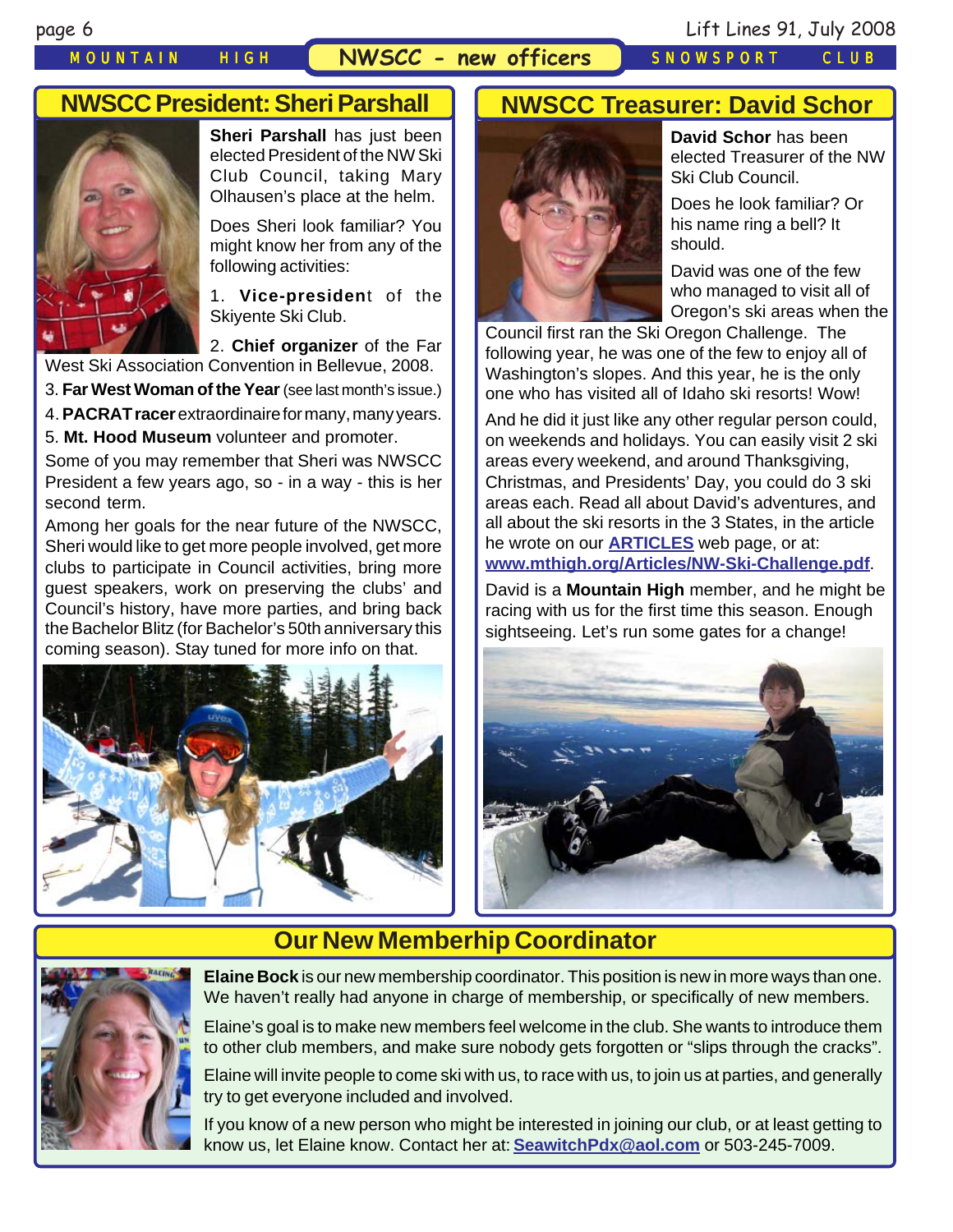*MOUNTAIN HIGH*

### **Upcoming Events** *SNOWSPORT CLUB*

### **Ski with a Ranger!**



*By Sean Medlock, Zigzag Ranger District.*

A new program is being planned for this summer by the Interpretive/Conserva-

tion Education Staff here at the Ranger Station. This "**Ski with a Ranger**" Program is more or less an interpretive ski run offered several times daily on the weekends at Timberline.

Similar programs have been incredibly successful at places like Alta, Aspen, Heavenly, Jackson Hole, Keystone, and Breckenridge, to name a few, and Mt. Hood seems to have an incredible opportunity to join these resorts in educating people.

Being at the epicenter of the summer skiing and snowboarding world, Timberline is the perfect place to give informative seminars on the mountain about the its volcanic, glacial, historical, and natural history.

I'm looking for several interested volunteers to become instructors for the summer. The instructors would need to fill out a U.S. Forest Service volunteer agreement and thus become Forest Service Volunteers or "Rangers".

The great part about this program is that each instructor will have a lot of freedom to design and run their own lesson plan, though an interpretive lesson plan has already been created and can be issued to the instructor if needed. One topic the program will emphasize is the Forest Service's concern about climate change and the future of the winter sports community.

Please have any interested Mountain High club members contact me at the e-mail address or telephone number provided below. Thank you very much and we'll see you on the slopes!!!

Sean Medlock Zigzag Ranger District **[smedlock@purdue.edu](mailto:smedlock@purdue.edu)** (503) 622-3191 x 610

### **Warren Miller: "Children of Winter"**



Warren Miller's new film, **Children of Winter**, will kick off the winter sports season for the 59th year!

Presented in

striking High-Definition and narrated by skiing icon Jonny Moseley, Warren Miller's *Children of* **Winter** showcases incredible cinematography that will get you craving deep powder, fresh lines, and outrageous adventure!

This year's film takes you on a daring escape to electrifying global destinations, including Japan, Austria, Sun Valley, Iceland, Alaska and more!

Warren Miller film premiers are an experience, a celebration, and a phenomenon not to be missed! The World Tour starts October 22nd and tickets go on sale in September 2008! Check out **[www.WarrenMiller.com](http://www.WarrenMiller.com/)** for tour dates, ticketing info, videos and more!

Remember,this movie is our takeoff point for the Canada Ski Safari. We'll buy discounted group tickets. We'll have a club dinner before the movie.

## **Warren Miller: How to get involved**



Warren Miller could use your help to promote the movie. Remember that the movie usually stays in town only 2 or 3 days, so it's easy to miss. Here's how you can get involved:

**Warren Miller's Street Team**! Contact

**[marketing@warrenmiller.com](mailto:marketing@warrenmiller.com)**, and help spread the word about Warren Miller films in your city!

**Host a Screening of a Warren Miller Film!**

Contact **[ips@warrenmiller.com](mailto:ips@warrenmiller.com)** to setup your own Warren Miller Event, and raise money for your ski club!

**Cheap Tickets!** Contact

**[marketing@warrenmiller.com](mailto:marketing@warrenmiller.com)** for information on **Group Ticket** discounts.

**Warren Miller Gear!** To purchase DVDs, exclusive apparel, and more, go to **[warrenmillergear.com](http://www.warrenmillergear.com/).**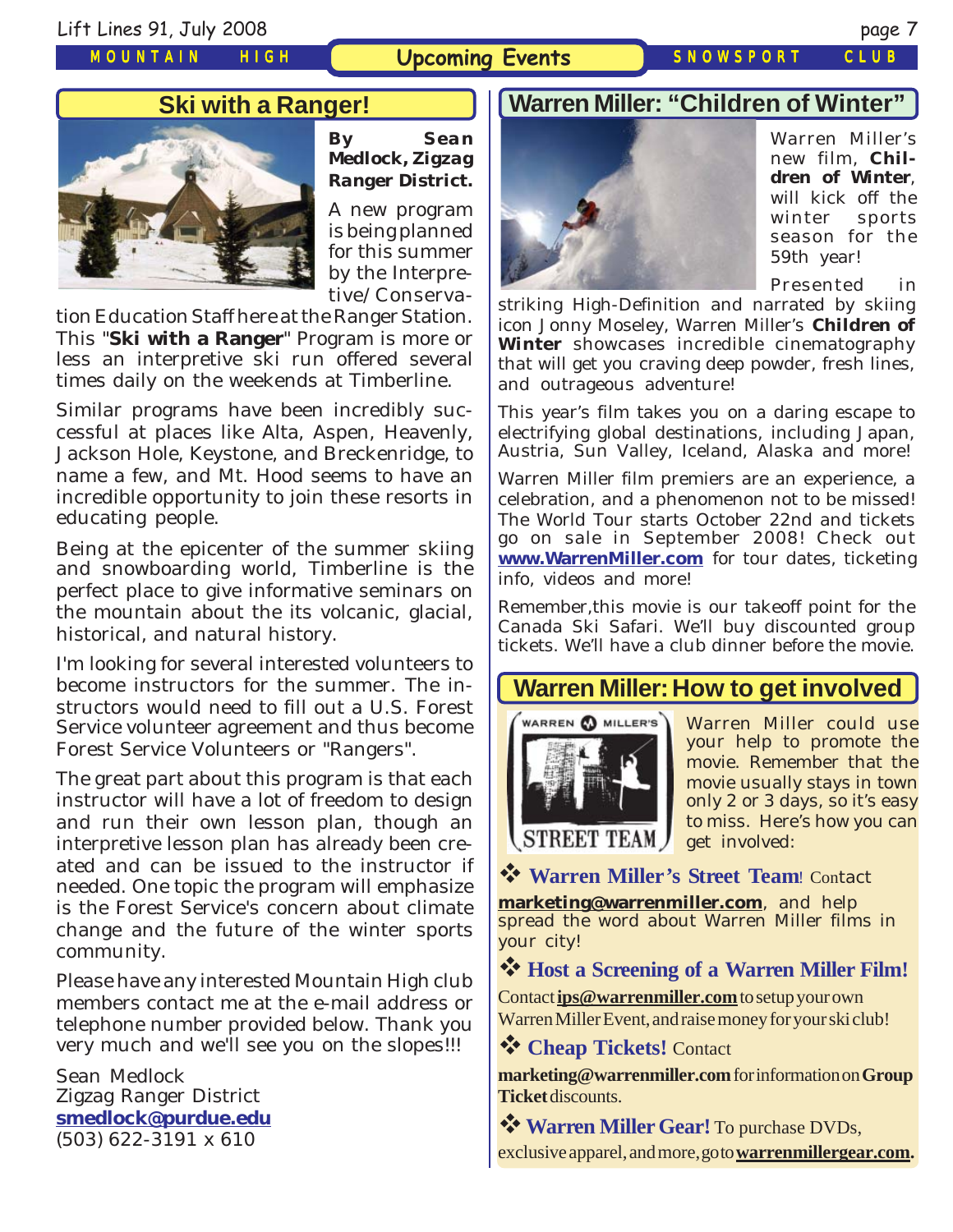#### **Head vs. Neck Injuries by Emilio Trampuz**

If you were involved in an accident, which do you think might be easier to bear: a head or a neck injury?

If you chose the neck as being less important or less severe than a head injury, think again. Neck injuries can be devastating. Here's an example.



On April 1, 2007, **Tyler Ecklund**, a young 14-year old snowboarder from Bend, Oregon had just completed his practice run at Northstar-at-Tahoe and was coasting toward the lift on almost flat terrain, when the toe side of his board caught an edge and his upper body slammed hard against the ground. He couldn't move and

he couldn't breathe. He passed out. Fortunately, rescuers were quickly on the scene.

It turns out that Tyler broke his C-3 vertebra, which almost severed his spinal column. As a result he cannot move his arms or legs, and he can't even breathe without the aid of a ventillator.

His head is just fine, but his neck is obviously severely injured. Could anything have been done to prevent or minimize the seriousness of this accident?

He was wearing a helmet. Which protected his head.

But it might have aggravated his neck injury.

Think about it. The helmet adds extra leverage. The thicker and bulkier the helmet, the more it will protect your head, but the more dangerous it will be for your neck, because with every additional inch of leverage, the bending forces on your neck get magnified.

Archimedes said: "Give me a lever long enough, and a place to stand on, and I will move the Earth." That's how great the power of a lever is.

If somone was pushing your head back, would he be more effective if he grabbed your forehead and pulled it back, or would the effect be greater if you were wearing a helmet, and - for dramatic effect - had a foot-

FORCE **HELMET MORE LEVERAGE FORCE** THIRD AND **FOURTH VERTEBRAE FULCRUM** (Pivoting point)

long spike jutting out from the top of the helmet - and the person pulled on that long spike? Obviously, there would be more leverage when pulling the spike. That's the power of a lever.

In practice, there is no spike on the helmet. But even the inch or so of the helmet's thickness can act as a lever.

Well, that's what common sense tell us. But, scientific studies have been done too. For example, **Jonathan P. Goldstein**, Ph.D., of Bowdoin College, Brunswick, Maine, studied the severities of neck and head injuries as related to wearing helmets, and concluded that:

a) **Head injuries** are reduced by wearing a helmet.

b) **Neck injuries** can be exacerbated in their severity by the use of helmets, past a critical impact velocity to the helmet of about 13 mph.

c) **A tradeoff** between head and neck injuries confronts a potential helmet user.

> There are numerous examples of accidents where even head injuries cannot be prevented at higher speeds, because a helmet can't prevent your brain from slamming into the inside of the scull, causing a concussion.

> But neck injuries can be just as devastating as a head injury, and under some circumstances the added bulk of the helmet can actually aggravate a neck injury.

We will never know what

would have happenned if Tyler had not been wearing a helmet. But one can't help wondering if maybe, just maybe, he might have ended with a concusion instead of a broken neck.

As we all know, skiing can be a dangerous activity, and there is always some risk. But life is never simple, and one has to weigh one type of risk against another.

If you are moved by Tyler's story, you can find out more about it, and donate to him and his family (since they have no medical insurance). Click on the "Donate" box in the lower right corner at:

**[http://www.sparrowclubs.org/SparrowSearch/](http://www.sparrowclubs.org/SparrowSearch/Sparrow/default.aspx?id=1402) [Sparrow/default.aspx?id=1402](http://www.sparrowclubs.org/SparrowSearch/Sparrow/default.aspx?id=1402)**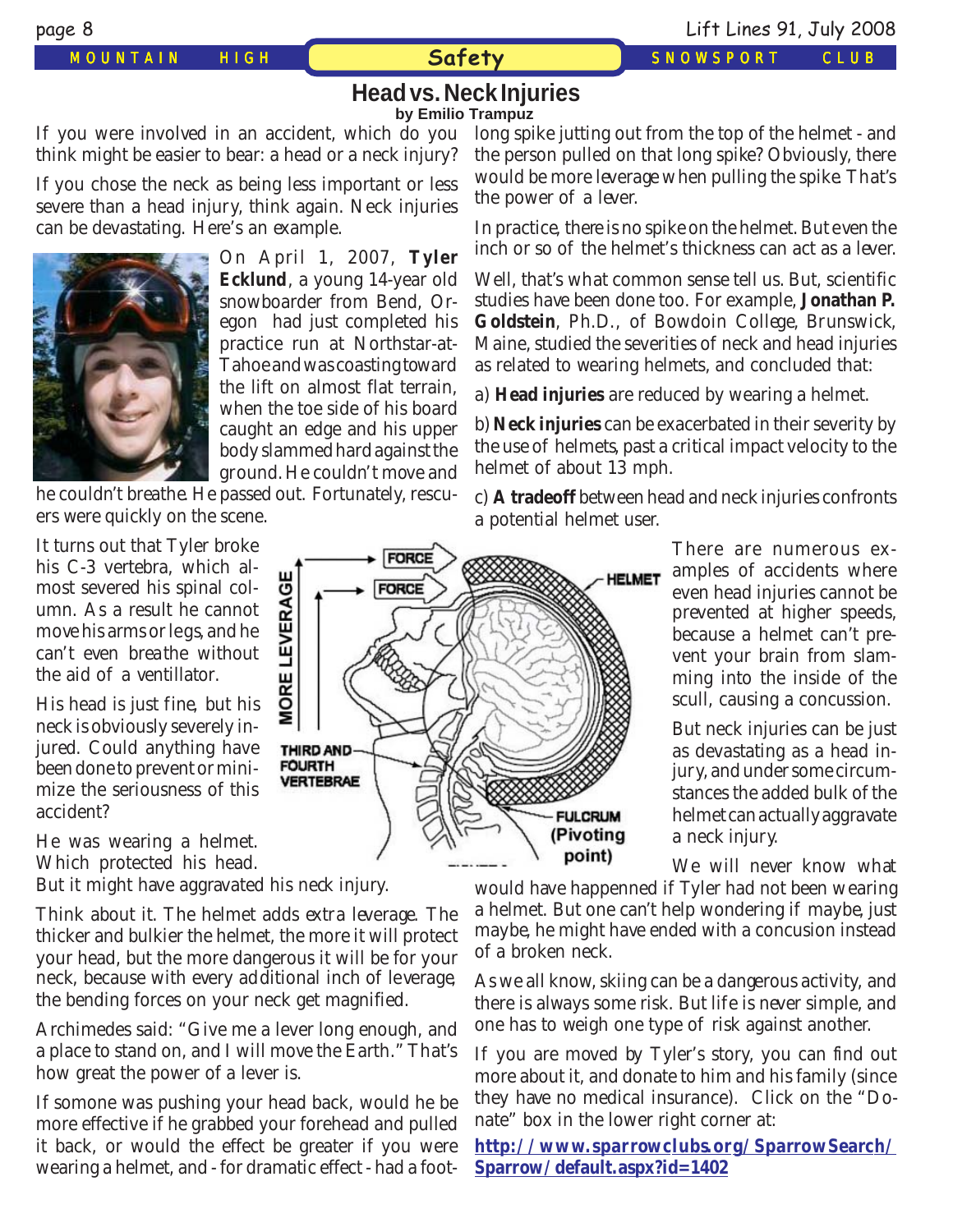#### *MOUNTAIN HIGH*

# **Emilio became Honorary Ski Kats member**

**Henry Bendinelli**, President of the Mt. Hood Ski Kats club bestowed the honorary title on **Emilio Trampuz**.



Henry and Emilio have cooperated on a number of projects over the past few years, including a let-

ter-writing campaign on behalf of Timberline, investigating the snow-park permit fees, and jointly organizing some ski and bicycle outings. By the way, Henry is now 83 years old, and still pedals and skis regularly!



#### **Mt.High**

### **Club photos**

You can see our club's whole recent past (the last 3 or 4 years) on the **[Recent Photos](http://www.mthigh.org/PhotosRecent.htm)** web pages. Later this year, we will move the past year's photos to a "2008" page, and clear the "Recent Photos" page to make room for new 2009 photos.

But, even more photos are available in our Snapfish Albums. Over 3000 photos taken in the past 3 years are posted on the **Snapfish** web site, where you can order your own prints for only **12 cents** a print. Best place to start brwosing is on our own **Photo Albums** page: **[www.mthigh.org/PhotoAlbums.htm](http://www.mthigh.org/PhotoAlbums.htm)**.

To enter Snapfish, you have to login with an email address and a password. You can register yourself, or - if you wish to remain anonymous, use this:

#### Email: **photos@mthigh.org** Password: **photos**

At some point, we switched from using Emilio's address when posting photos, to using the Mt. High email address. So, to see all the past photos, you need to switch between watching "Our" albums and "Our Friend's" albums.

# **Deirdre & Jim got married**

**Deirdre** and **Jim** tied the knot on June 14, 2008. A fairy-tale wedding for a fairy-tale couple! Congratulations and best wishes!



Deirdre & Jim with funny best man Gareth

More photos will soon be posted on our web site at **[www.mthigh.org/PhotosRecent.htm](http://www.mthigh.org/PhotosRecent.htm)**.

# **Club logo**



You can order any kind of shirt imprinted with our club's logo, or the Ski Oregon logo:

- **\* T-shirt** (\$10),
- **\* Short sleeve polo** (\$16),
- **\* Long-sleeve polo** (\$18),

\* **80% cotton 1/4 zip sweatshirt** (\$25), soft & suaded, in Red, Yellow, Mediterranean Blue, Navy, or Athletic Heather (light gray). Sizes: S - 3XL.

**R-Tek polyestes 1/4 zip fleece** (\$30).

Most are available in yellow, royal blue, red, navy, and black. Ask about other colors. Choice of pocket-sized logo, or full-chest size (printed on front or back).

Order from Emilio 1-503-378-0171, **[info@mthigh.org](mailto:info@mthigh.org)**.

Please print the Garment Order Form at: **[www.mthigh.org/Documents/Order-Form-Ski.pdf](http://www.mthigh.org/Documents/Order-Form-Ski.pdf)**

 $SP<sub>OPT</sub>$ 

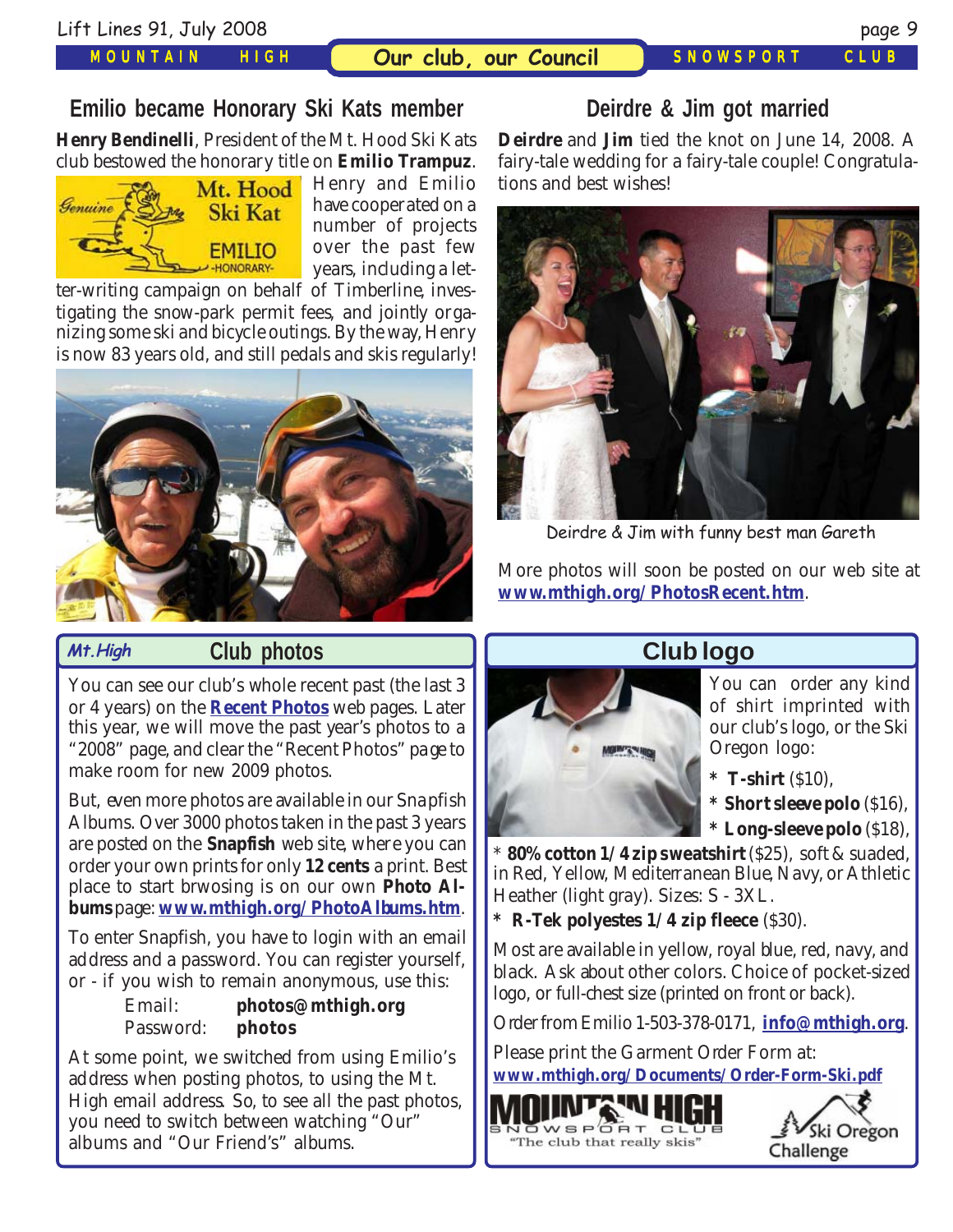**f** 

*MOUNTAIN HIGH* **Upcoming Events & News** *SNOWSPORT CLUB*

# **Mailbox: Volunteer judges**

**Q** Diane Zhitlovsky was listed among the volun-teers who contributed to the success of the FWSA Convention. But, she didn't go to the Convention. Just curious. Are there ways of contributing without attending a Convention directly?

**A** Diane was one of the judges for the Newsletter<br>and Website competitions. In order for our club to participate in the competition and be judged, we also need to provide some of the judges. The judges do their work from the comfort of their home, and they submit their results to a coordinator at the FWSA several weeks before the Convention.

You too can volunteer to become a judge. We'll need some judges again this coming year. Contact Emilio.



# **Videos**

Several new videos are now available on our web site's **[Videos](http://www.mthigh.org/Videos.htm)** page. Just click on a video and enjoy:

- 1. **[Emilio is a Screamer](http://www.mthigh.org/Videos/Emilio-screamer.wmv)**.
- 2. **[Lake Tahoe trip](http://www.mthigh.org/Videos/Tahoe2008-w.wmv)**.
- 3. **[FWSA Convention](http://www.mthigh.org/Videos/FWSA-Conv-2008-short-w.wmv)**.
- Harry & Lisa at Heavenly 4. **[2008 News](http://www.mthigh.org/Videos/2008-News-w.wmv)**.



Child team on the Mt. High **[EVENTS](http://www.mthigh.org/Events.htm#Cycle_Oregon)** page.

For further info, please contact Dick Hartung

Candlelighters RFAC committee

[dhartung@lhlhomes.com](mailto:dhartung@lhlhomes.com) or 503-348-3000.



We are still hammering out the trip details, but some of our members are already asking what is being planned and when.

So, here's a very brief overview of the planned winter trips. We will have more details next month.

None of this is written in stone yet, and some things could change, but the following is the most likely scenario.

See contact info on page 11.

**Upcoming Ski Trips**

**Canada Ski Safari** (Nov. 29 - Dec.7) or (Dec. 6-14) depending on snow conditions and whether the participants value Thanksgiving or the Bachelor Blitz more. A 5, 7, or 8-day road trip. Usually our cheapest trip. Contact Emilio Trampuz.

**Bachelor Blitz**. Dec. 12-14. A big party at Mt. Bachelor. Several NW ski clubs will participate. Organized by the NWSCC.

**FWSA Ski Week at Big Sky (MT)**. Jan. 24-31. Ski clubs from all over the West. Ski-in/ski-out. Racing, parties. Contact: Barbara Bousum, 503/224-3584, **[BBousum@gmail.com](mailto:BBousum@gmail.com)**.

**Schweitzer Mt. (ID)** Probably some time in February. Ski-in/skiout. Great cruising and great powder. Also a day visit to **49º North**. Contact: Debbi Kor and/or Emilio Trampuz.

**Crystal Mt. (WA) Bus trip.** Probably some time in March. We'll try to visit at a time when we can get the best deal. This is usually a very inexpensive trip. Contact Linda McGavin.

**Heavenly / Lake Tahoe.** March 28 - April 2, 2009. A 5-day trip. Lodging at Lakeland Village condos, right next to the lake, with free shuttles around South Lake Tahoe and to Heavenly. 2 days at Heavenly and 2-3 days at other ski areas. Contact Janice Jessen.

**FWRA Championships at Northstar-at-Tahoe (CA).** April 3 -5. Racing (Slalom and GS), or just come for the skiing. You can link this with our Heavenly trip.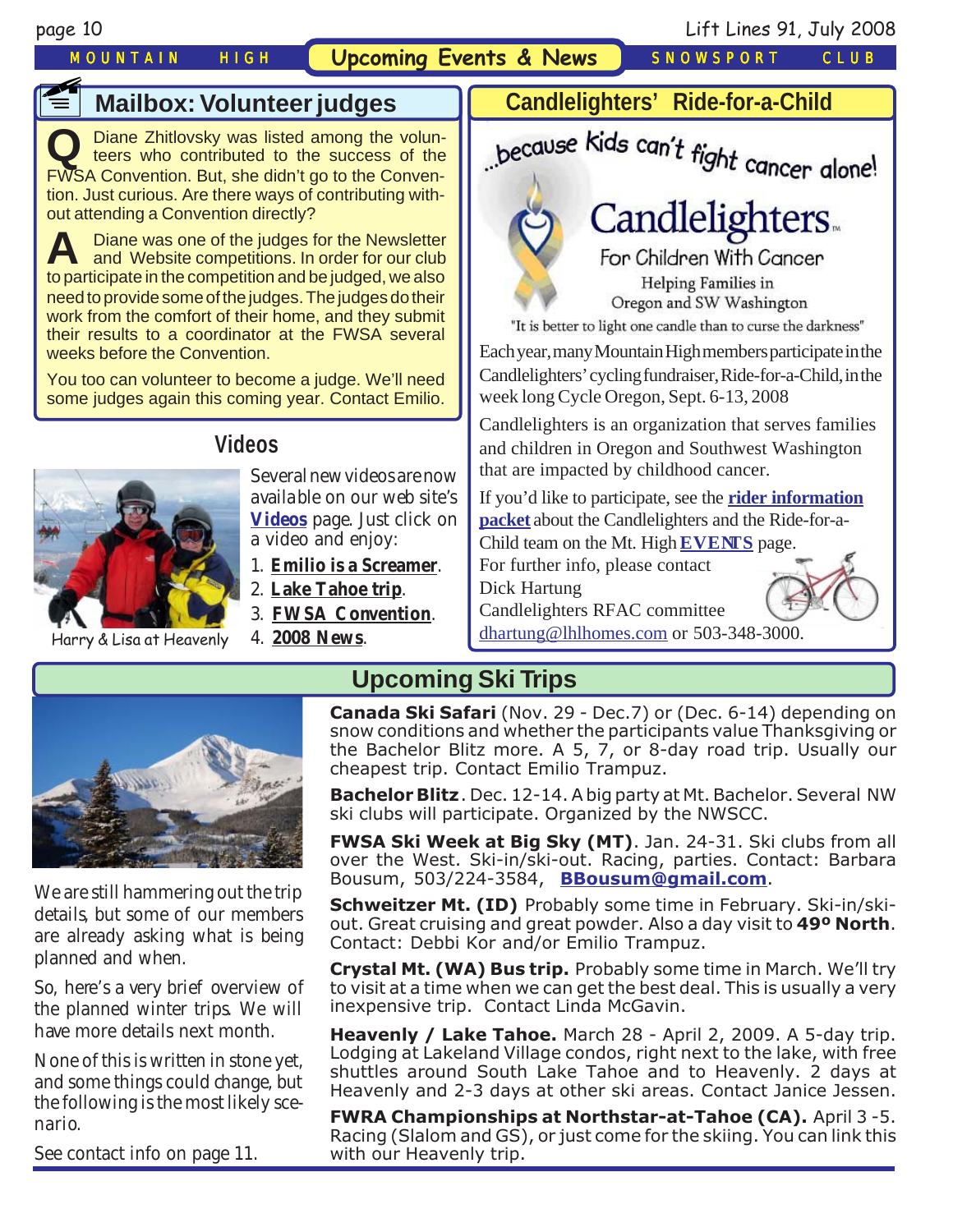Lift Lines 91, July 2008 page 11

### *MOUNTAIN HIGH*

## **Contacts / Club info**

# **Mountain High Meeting**

*SNOWSPORT CLUB*

*Usually 1st Tuesday of the month.*

**Aug. 5 (Tue.)**: Open to all who want to get more involved with the club. This is an organizational meeting to plan future events.

Gather at **6:00 pm**. Start at **6:30 pm**.

Location: **Round Table Pizza,** 10070 SW Barbur Blvd., near Capitol Hwy.

General info:

# **Newsletter Options**

If you receive the newsletter via email, you now have the option to either:

**A) Recive the complete PDF file**, as an email attachment or

**B) Receive a short email containing a link** to the PDF file on our web site.

The download time is the same, since it is the same PDF file. With **option A**, the wait is up front, when your email is dowloaded to your computer.

With **option B**, you first get a short email, asking you to click on the link. The wait time will happen only if and when you clik on that link. If you wish to switch, let **[Emilio](mailto:Emilio2000@earthlink.net)** know your preference.

#### **Mountain High snowsport club contacts:**

| <b>President:</b>                        | Terry White,                       | H: 503-781-4558,    | TWhite223@msn.com                      | info@mthigh.org |
|------------------------------------------|------------------------------------|---------------------|----------------------------------------|-----------------|
| <i><b>Vice-President:</b></i>            | Gordon Lusk,                       | H: 503-804-8363,    | GordyLusk@hotmail.com                  | Web site:       |
| <b>Secretary:</b>                        | Diane Zhitlovsky, H: 503-244-3392, |                     | Dianezhi@hotmail.com                   | www.mthigh.org  |
| <b>Treasurer:</b>                        | Sandi Dykstra,                     | H: 503-629-0177,    | sandid@aol.com                         |                 |
| <b>Membership Director: Elaine Bock,</b> |                                    | $H: 503-245-7009$ , | SeawitchPdx@aol.com                    |                 |
| <b>Race Director:</b>                    | Bruce Ellison,                     | H: 503-697-7892.    | Yuffiet@comcast.net                    |                 |
| <b>Newsletter Editor:</b>                | Emilio Trampuz, H: 1-503-378-0171, |                     | info@mthigh.org                        |                 |
| <b>Social Activities:</b>                | Jaxine Harris,                     | H: 503-692-9719,    | JaxineAH@msn.com                       |                 |
| <b>Golf:</b>                             | Cal Eddy,                          | $H: 503-631-3115$ , | W: 503-805-8606, baebaw@ccwebster.net  |                 |
| Mid-week skiing:                         | George Yun                         | $H: 503-697-3055$ , | boar2m@msn.com                         |                 |
| <b>NWSCC Rep:</b>                        | Debbi Kor.                         | H: 503-682-1563.    | W: 503-988-5138, ijustwannarun@aol.com |                 |
| <b>Trip Directors:</b>                   | Linda McGavin, H: 503-652-2840,    |                     | Trips@mthigh.org                       |                 |
|                                          | Janice Jessen,                     | H: 503-636-0687.    | jessen@iinet.com                       |                 |

# DOUGH TRANSMITTAL FORM  $\frac{1}{\sqrt{1-\frac{1}{\sqrt{1-\frac{1}{\sqrt{1-\frac{1}{\sqrt{1-\frac{1}{\sqrt{1-\frac{1}{\sqrt{1-\frac{1}{\sqrt{1-\frac{1}{\sqrt{1-\frac{1}{\sqrt{1-\frac{1}{\sqrt{1-\frac{1}{\sqrt{1-\frac{1}{\sqrt{1-\frac{1}{\sqrt{1-\frac{1}{\sqrt{1-\frac{1}{\sqrt{1-\frac{1}{\sqrt{1-\frac{1}{\sqrt{1-\frac{1}{\sqrt{1-\frac{1}{\sqrt{1-\frac{1}{\sqrt{1-\frac{1}{\sqrt{1-\frac{1}{\sqrt{1-\frac{1}{\sqrt{1-\frac{1}{\sqrt{1-\frac{1$

Mail check payable to: Mountain High Snowsport Club, PO Box 2182, Portland, OR 97208.

| PLEASE PRINT CLEARLY:                                              | [ ] New membership                                                                                                                                                                                                                                                                                                 | [ ] Renewal |               | Whereas the Mountain High Snowsport Club ("Club") is an orga-<br>nization of fun loving ADULTS whose events are organized by                                                                                                                                                                                        |
|--------------------------------------------------------------------|--------------------------------------------------------------------------------------------------------------------------------------------------------------------------------------------------------------------------------------------------------------------------------------------------------------------|-------------|---------------|---------------------------------------------------------------------------------------------------------------------------------------------------------------------------------------------------------------------------------------------------------------------------------------------------------------------|
|                                                                    |                                                                                                                                                                                                                                                                                                                    |             |               | members who volunteer their efforts for the enjoyment of their<br>fellow members and friends, please remember when I partici-<br>pate in Club events I do so at my own risk. Sporting activities,                                                                                                                   |
|                                                                    |                                                                                                                                                                                                                                                                                                                    |             |               | indeed, any activity, includes inherent risks. I will evaluate my<br>own abilities and responsibilities and join in the Club fun as a                                                                                                                                                                               |
|                                                                    |                                                                                                                                                                                                                                                                                                                    |             |               | responsible and considerate adult. I will not hold the Club or any<br>Club officer liable for the consequences of my decisions and my<br>behavior. The bottom line is, stuff just happens sometimes and                                                                                                             |
| Email (Hm):                                                        |                                                                                                                                                                                                                                                                                                                    |             |               | the club volunteers are not to be blamed for helping us have fun.<br>Besides, the Club has no assets, except for a leftover banner,<br>some balloons, or a couple of empty beer bottles with the Club's                                                                                                             |
| <b>Email Preferences:</b><br>[ ] No changes<br>(same as last year) | - Newsletter (once a month): $\left[\right]$ yes, link only $\left[\right]$ yes, complete file<br>- Club news & events (between newsletters): [ ] yes [ ] no<br>- Other ski news (NWSCC, FWSA, ski areas, trips): [ ] yes [ ] no<br>- Is it OK to share your email address with other club members? [ ] Yes [ ] No |             | name on them. | $\lceil$ $\rceil$ no                                                                                                                                                                                                                                                                                                |
|                                                                    | Please take my money, and apply it toward the following Ski Club fun stuff:                                                                                                                                                                                                                                        |             |               | Deposit?Paidinfull?                                                                                                                                                                                                                                                                                                 |
|                                                                    | <b>Q Summer Membership</b> (May. $1$ — Sept. 30, 2008): Total: \$10 per person                                                                                                                                                                                                                                     |             |               |                                                                                                                                                                                                                                                                                                                     |
|                                                                    | $\Box$ Rafting(Aug. 16-17, 2008) Members: \$85. Non-members: \$100.                                                                                                                                                                                                                                                |             |               |                                                                                                                                                                                                                                                                                                                     |
|                                                                    | $\Box$ Annual Membership (Oct. 1, 2008 - Sept. 2009): Single (\$25); couple (\$40) \$                                                                                                                                                                                                                              |             |               |                                                                                                                                                                                                                                                                                                                     |
|                                                                    | <b>D</b> PACRAT Racing (2008/09) Total: \$85 Team name: ________________                                                                                                                                                                                                                                           |             |               | $\frac{1}{2}$ $\frac{1}{2}$ $\frac{1}{2}$ $\frac{1}{2}$ $\frac{1}{2}$ $\frac{1}{2}$ $\frac{1}{2}$ $\frac{1}{2}$ $\frac{1}{2}$ $\frac{1}{2}$ $\frac{1}{2}$ $\frac{1}{2}$ $\frac{1}{2}$ $\frac{1}{2}$ $\frac{1}{2}$ $\frac{1}{2}$ $\frac{1}{2}$ $\frac{1}{2}$ $\frac{1}{2}$ $\frac{1}{2}$ $\frac{1}{2}$ $\frac{1}{2}$ |
|                                                                    |                                                                                                                                                                                                                                                                                                                    |             |               |                                                                                                                                                                                                                                                                                                                     |
|                                                                    |                                                                                                                                                                                                                                                                                                                    |             |               |                                                                                                                                                                                                                                                                                                                     |
|                                                                    |                                                                                                                                                                                                                                                                                                                    |             |               |                                                                                                                                                                                                                                                                                                                     |
|                                                                    |                                                                                                                                                                                                                                                                                                                    |             |               |                                                                                                                                                                                                                                                                                                                     |